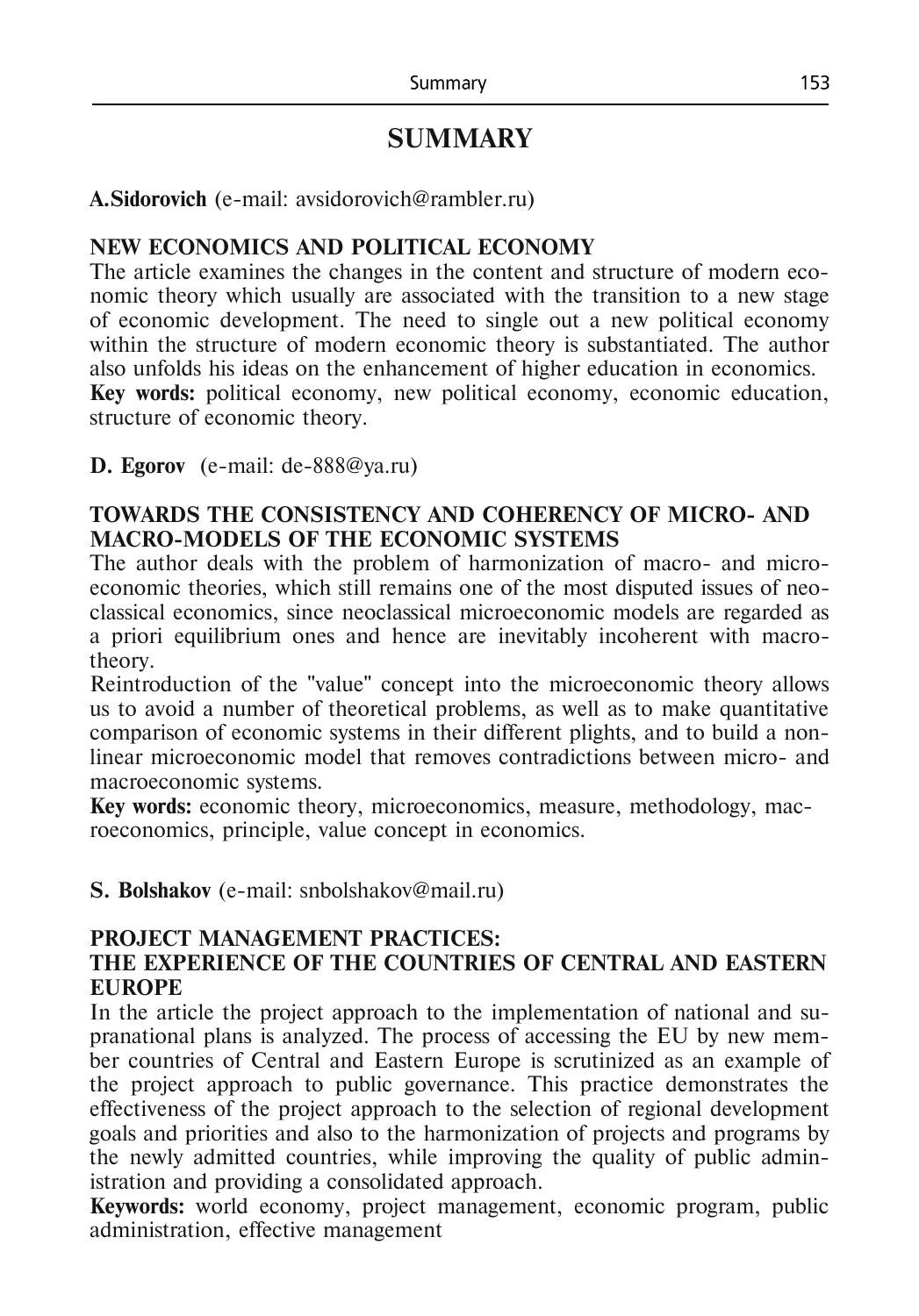**R. Jabiev** (e-mail: rjabiyev@mail.ru)

## **THE IMPLICATIONS OF LABOR PRODUCTIVITY INDICATOR**

In the article the economic essence of labor productivity is analyzed, as well as the methods of measuring it by various production cost indices in the manufacturing industry. The ways and reserves of labor productivity growth in Azerbaijan are also evaluated. The growth rate of labor productivity is compared with the growth rate of the wages.

**Key words:** GDP, labor intensity, working time, labor-hour, value added, living and materialized labor, wages, efficiency, profit, innovation, labor productivity, value added.

**V. Ivanova** (e-mail: vn ivanova@mail.ru)

## **THE MECHANISMS FOR THE FORMATION OF DIRECT SOCIAL TIES IN INNOVATIVE ACTIVITIES**

The article is devoted to the issues of social relations in innovative activities.

With a view of working out the strategies for inclusive development and in order to minimize the negative impact of direct social ties, when launching and implementing innovative projects, the author analyzes the mechanisms for the formation of such links.

This involves taking into account the historical and social past of the country, the trends in the evolution of morality, the role of leadership and elitism in communities, as well as global socio-economic conceptual trends. A cyclic model is proposed for the formation of innovative knowledge in a scientific team.

**Key words:** social relations, innovative activity, institutional logic, cyclicality, inclusive development, direct ties and feedback, sustainability, social constraints, evolution, morality, justice, altruism, selflessness, scientific team, leader.

**N. Kulikova** (e-mail: [kulikova.home@gmail.com\)](mailto:kulikova.home@gmail.com)

**I. Sinitsina** (e-mail: [ira\\_sinicyna@mail.ru\)](mailto:ira_sinicyna@mail.ru)

## **ON THE EXPERIENCE OF FLAT INCOME TAX IMPOSITION IN CENTRAL-EASTERN EUROPE**

The article considers the main arguments in favor of introducing a flat income tax rate and some results of its imposition. The main attention is paid to the study of the effect of reducing the degree of tax progressivity on the redistribution of income between income groups.

**Key words:** Central-Eastern Europe, income tax, flat tax rate, tax progression, non-taxable minimum income, tax deductions and exemptions.